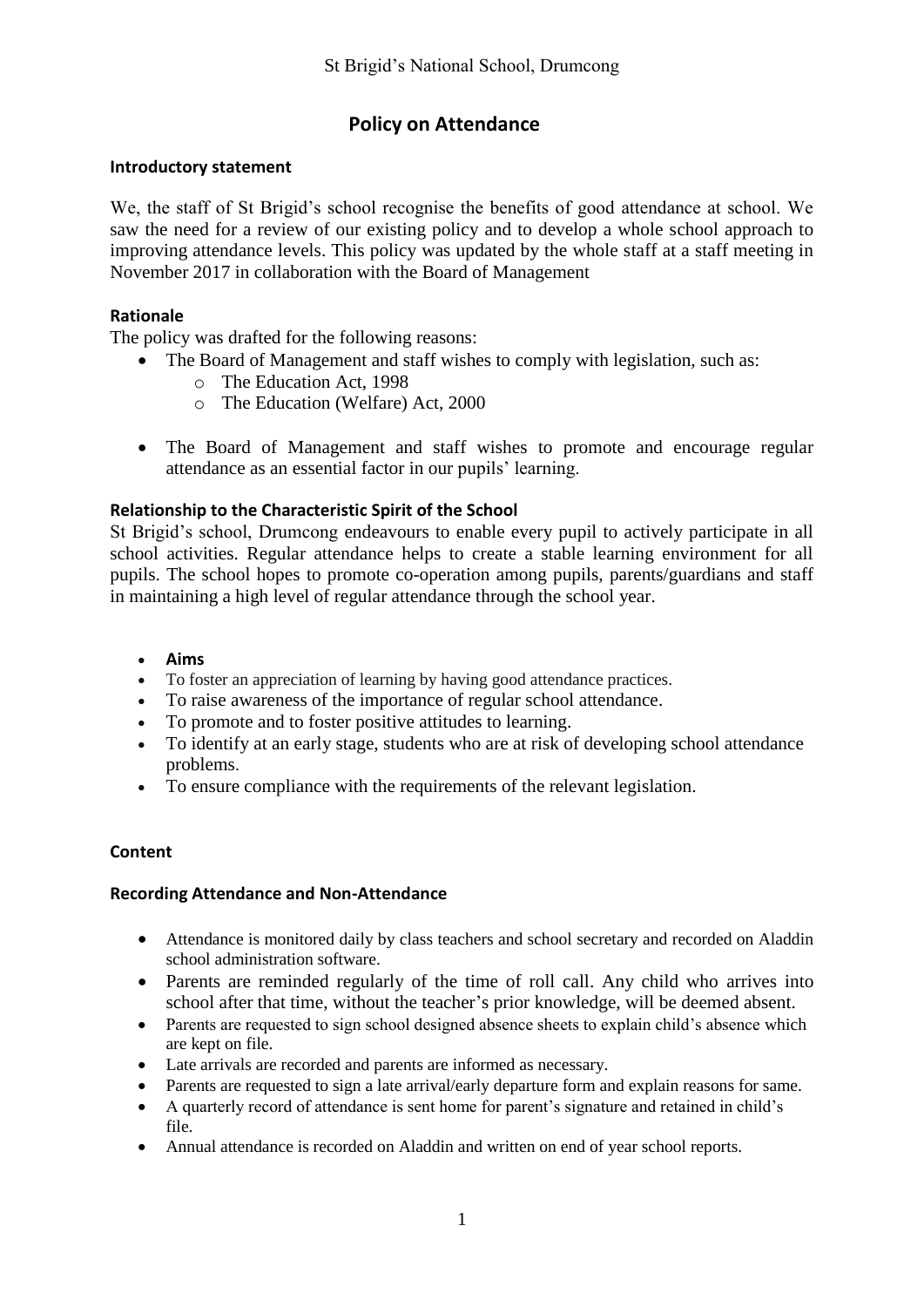• Parents are notified when their child is absent for 15 days and then 20 days. After an absence of 20 days a report is submitted to Tusla's Educational Welfare Services

### **Whole School Strategies to Promote Attendance**

- St Brigid's School, Drumcong endeavours to create a safe, welcoming environment where there is a culture of mutual respect and trust.
- The teaching staff collaborates in the planning and implementation of the primary school curriculum, so as to provide a stimulating learning environment for all pupils while taking into account the needs of individual children.
- The school highlights the importance of good attendance and the high expectations of students' attendance in the classrooms at daily roll call, in the quarterly publications of newsletters, at weekly assemblies, during parent / teacher meetings and at student council meetings .
- The school awards a trophy and certificate to students with perfect attendance at the end of the school year. Certificates are awarded also to students with near full attendance (1or 2 days).
- Students are rewarded for full attendance at the end of each term and improvements in attendance are noted and affirmed privately.
- Attendance percentages at intervals are published in the school newsletter and on the school website.
- The school calendar is published in June for the upcoming school year and included with end of year school reports to enable families to plan events around school closures.
- School attendance is discussed at Board of Management meetings.
- The details of the overall level of attendance of the school during the school year is published on the school's website as part of the Board of Management Report.

#### **Responding to poor attendance:**

Section 17 0f the education Welfare Act 2000 states: "*the parent of a child shall cause the child concerned to attend a recognised school on each day"*

- St Brigid's school engages in early dialogue with parents and students when a student is absent regularly.
- Students are supported through the Care Team comprising Principal, Deputy Principal and class teacher.
- The school is obliged to inform Tusla's Educational Welfare Service if a child does not attend school regularly or is absent 20 days or more in a school year.
- St Brigid's uses multi-agency services as necessary to support students and their family.

### **Communication:**

#### With other Schools

- When a child transfers from St Brigid's School, to another school, the school's records on attendance and academic progress will be forwarded on receipt of notification of the transfer.
- When a child transfers to St Brigid's School confirmation of transfer will be communicated to the child's previous school and appropriate records sought.
- Relevant records of pupils transferring to St Brigid's School to a Post-Primary school will be forwarded on receipt of confirmation of enrolment. (See Education Passport circular 0045/2014)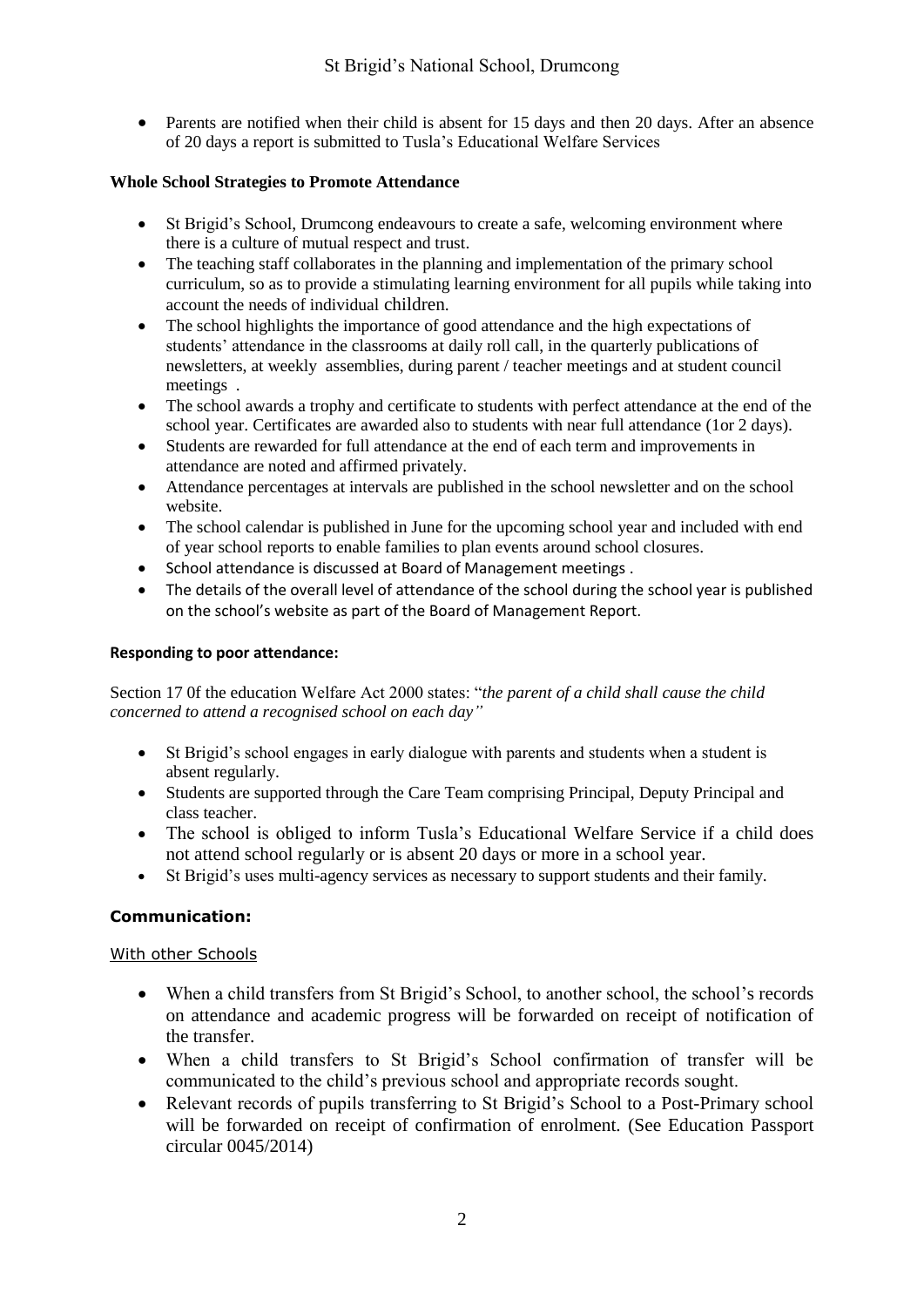• The school maintains communication with local pre-schools and second-level schools in order to make the transition for pupils as easy as possible.

## With Parents

- The School informs all parents of the implications of non-attendance as per the Education Welfare Act 2000. This information is also disseminated regularly through school circulars.
- Parents of new entrants are informed on enrolment.

## **Success Criteria**

The following will provide some practical indicators of the success of this policy:

- Improved attendance levels
- Board of Management, Staff and parent/guardian awareness of their legal obligations under the Education (Welfare) Act 2000
- Positive feedback and co-operation from parents.

## **Roles and Responsibilities**

- It is the responsibility of the Principal and staff to implement this policy under the guidance of the school's Board of Management.
- Class teachers record individual patterns of attendance and report concerns to Principal / Deputy Principal.
- The Principal / Secretary make returns to Tusla's Education Welfare Services.

## **Ratification and review**

This policy was reviewed in November 2018 and ratified by the Board of Management on

\_\_\_\_\_\_\_\_\_\_\_\_\_\_\_\_\_\_\_\_\_\_\_\_\_\_\_\_. It replaces the existing policy and is implemented

forthwith.

 $Signed:$ 

Chairperson, BoM

Date:

**Review Date:** September/October 2019.